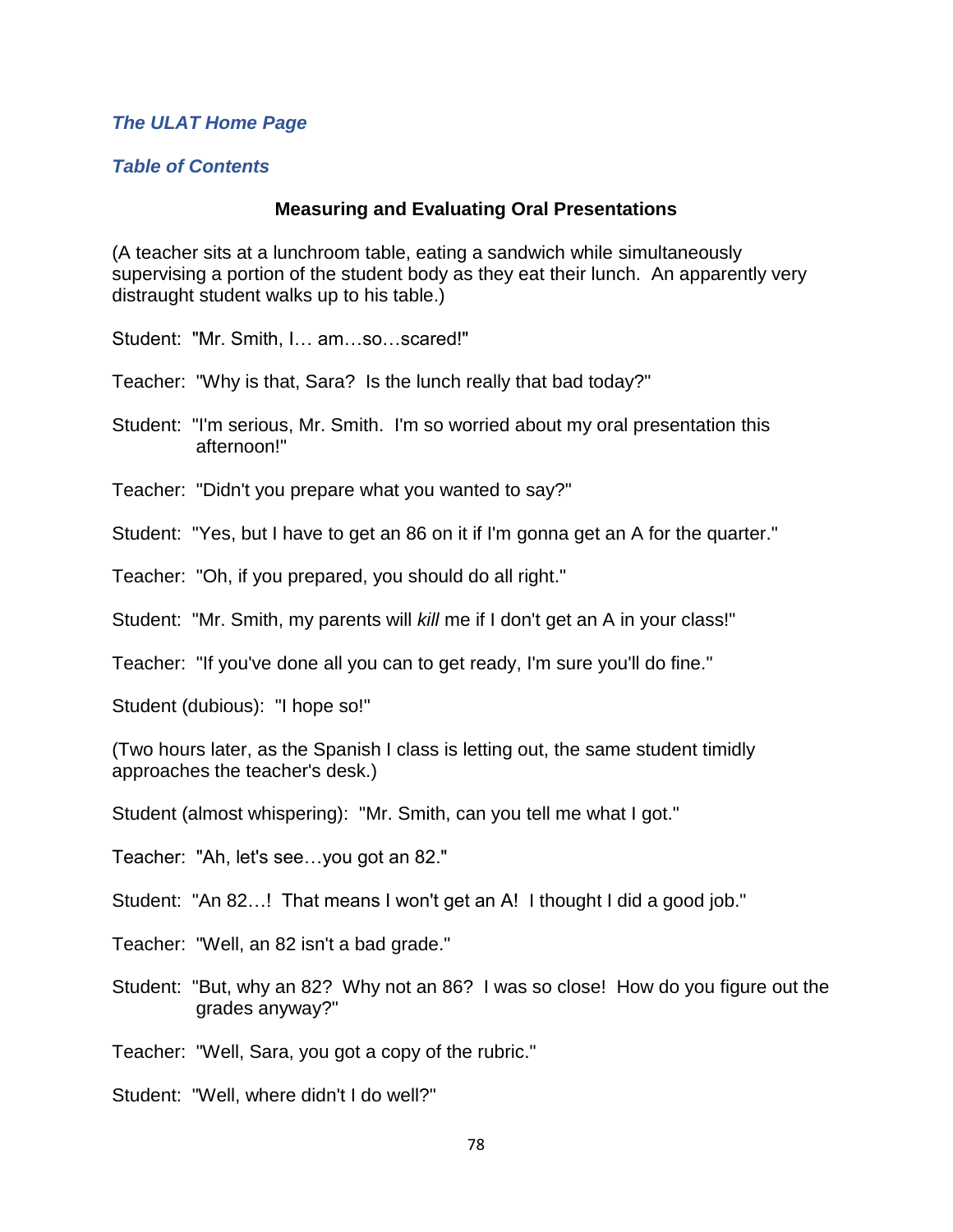- Teacher: "Your weakest areas were in Organization and in Preparedness. For Organization, you got a 70% and for Preparedness it was an 80%.
- Student: "How did you come up with a 70% for Organization?"
- Teacher: "Well, the rubric says that 70% means, 'The student departs several times from the logical order of the presentation'."
- Student: "Well, what does 'several' mean? Is it two times, three times, eight times? How many times did I skip around?"

Teacher: "Sara, I really can't remember that now."

- Student: "And what would an 80% have been for Preparedness?"
- Teacher: "It says, 'Student seems pretty prepared, but could use more practice.'"
- Student: "What do you mean 'seems'? How can you give me a grade for what I *seem* to you? How do you know if I'm prepared, pretty prepared, kind of prepared, sort of prepared, a little prepared? That's just your opinion! And it determines my whole grade for the quarter!"
- Teacher: "Sara, we both have another class in two minutes. We can talk about this more after school, if you think you really need to."

(The students stomps off angrily and the teacher tries to hide the sick feeling he has knowing that her questions contained a kernel of validity to them.)

Have you ever experienced a similar conversation? I can tell that I have because, as I was writing that dialogue, without intending to, I had a specific student in mind from many years ago and could see her face as I was writing.

How satisfactory were the teacher's answers? Were they satisfactory to you, possibly, as a fellow teacher? What if you had been that girl anticipating talking with her parents that evening? Even more to the point, what if those same questions were posed to the teacher, that evening after school, by the girl's parents? How sick might he feel then?

So what is the problem? The problem is that rubrics, unless extraordinarily detailed, are not precise enough measurement tools. The issue is that the teacher lacks an exact means of recording and analyzing his students' extended discourses. When a rubric uses terms such as "seems", "pretty much", "mostly", "almost always", "somewhat", "often", "might", "many", "sometimes" and "probably", it is setting the teacher up for trouble and the student for frustration.

Let's go back for a moment to the eleven principles found in Chapter 2 that became the foundation for my teaching starting in the summer of 1980. The first part of one of those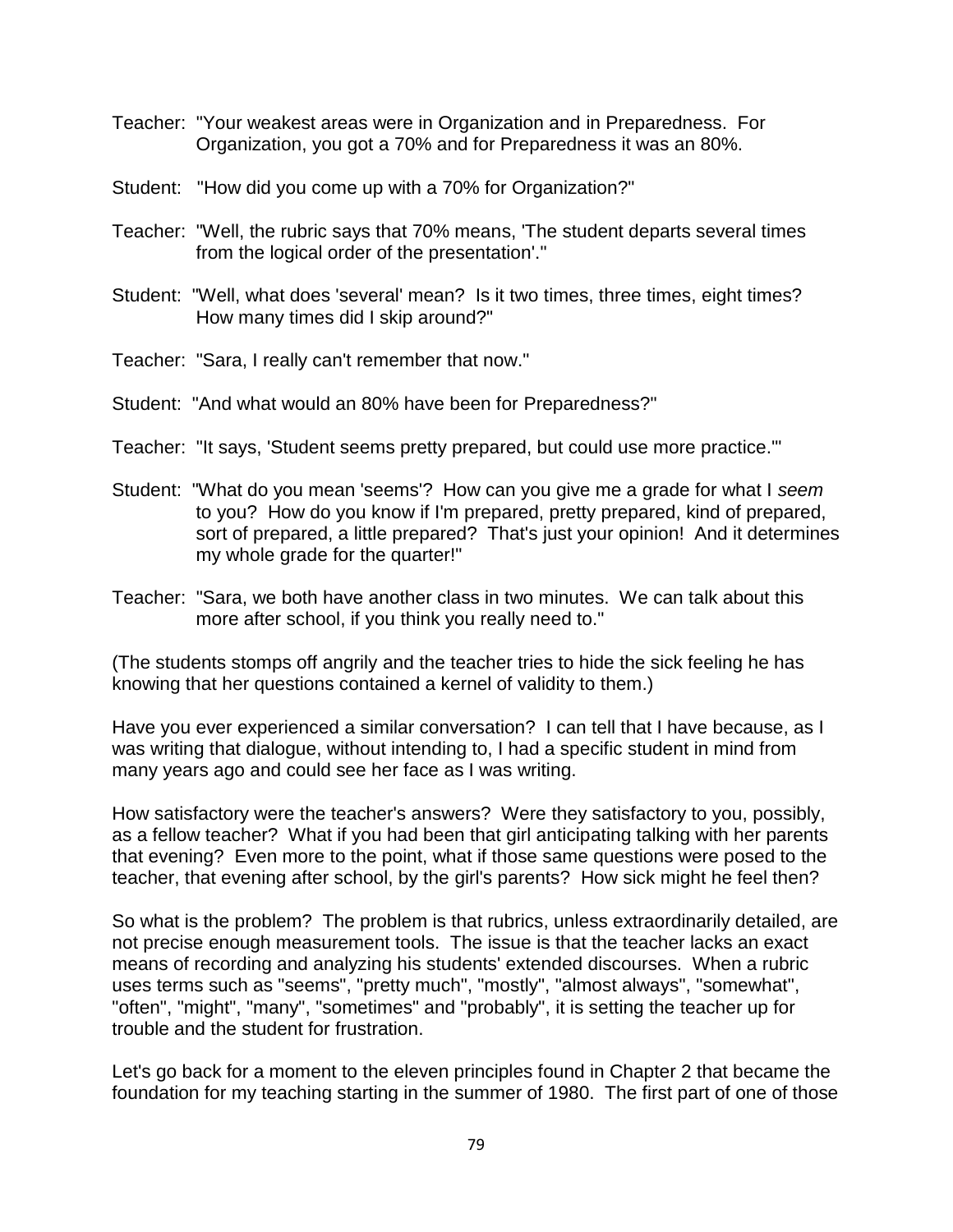principles reads: "I would ensure that my testing methods and emphases remained consistent with the above principles and practices, despite the greater challenge of creating objective testing measurements for oral speech." When I spoke of a "greater challenge", I was referring to the fact that tools for the evaluation of oral work are harder to develop than they are for written testing. Yet if I claimed that I truly wanted my students to learn to speak the language I was teaching them, then I was obliged to weight oral performance very heavily and to test for that skill in a precise, objective and fair manner.

With those exigencies in mind, I determined to create a symbolic method for recording the content of students' extended discourses and the frequency of any structural errors they might commit. I would leave as little room as possible for approximation or for my subjective opinion regarding my students' performance. I would not evaluate matters best left for their speech class, such as an impression of their preparedness or the order of the topics in their presentation. All that mattered to me was the volume of information conveyed and the structural accuracy of their remarks. Therefore, in order to quantify my students' speech, I created the Speech Transcription and Evaluation Method that is explained on the next three pages.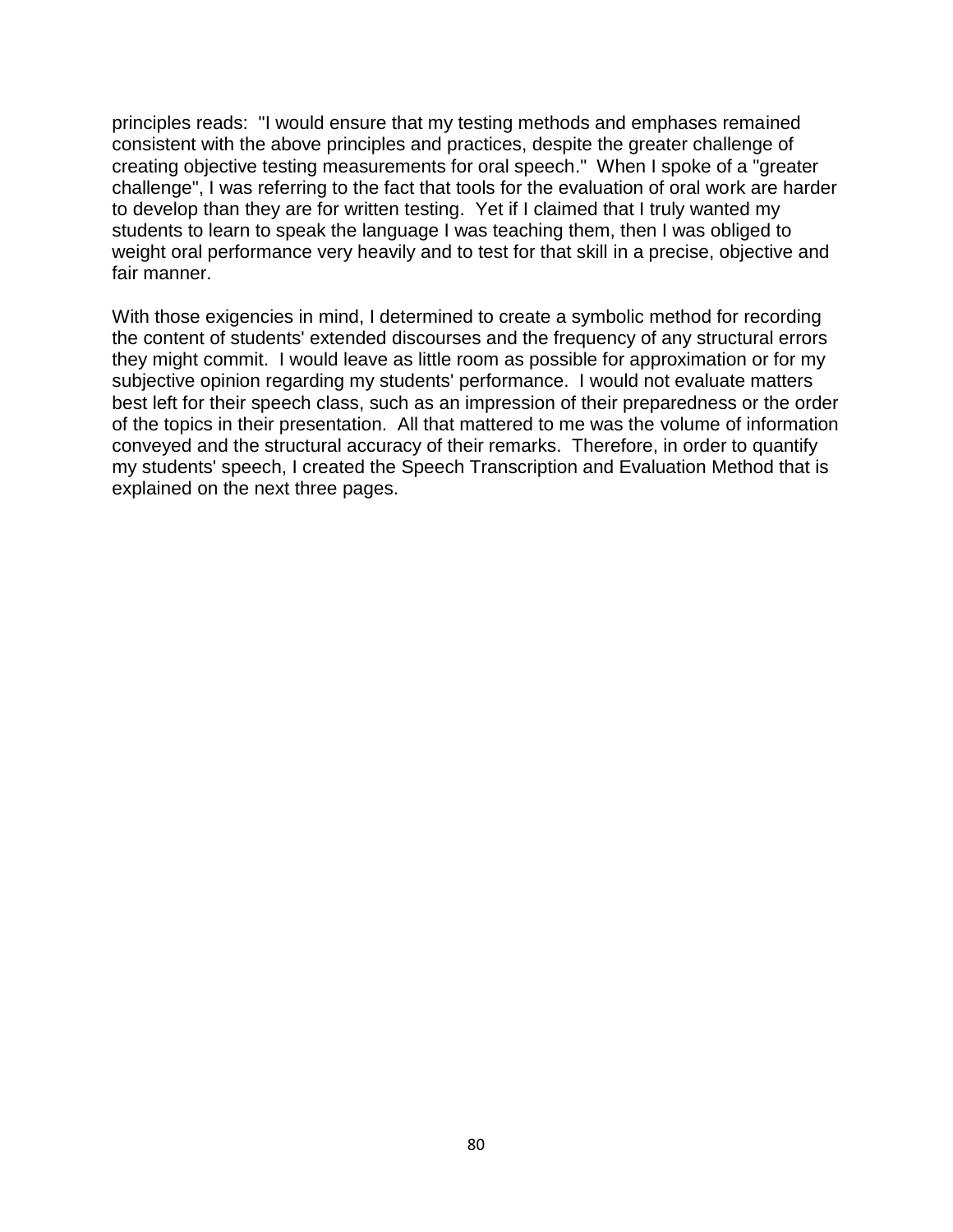# Speech Transcription and Evaluation Method

The following symbols are recorded by teachers, ideally in real time, as they listen to their students' oral presentations:

## ORAL PRESENTATION EVALUATION SYMBOLS

X. = subject + correctly conjugated verb  $\boldsymbol{X}$   $\boldsymbol{I}$  = subject + correctly conjugated verb + infinitive  $\boldsymbol{X}$   $\boldsymbol{I}$  = subject + correctly conjugated reflexive verb and pronoun  $\bm{X}$   $\bm{l}$  = subject + correctly conjugated compound verb tense (auxiliary + participle) = 3-word phrase (usually a prepositional phrase)  $=$  consecutive use of same subject  $+$  verb (Ex.: I live in a house. I live in Michigan.) ı = extra point for use of challenging new vocabulary (teacher's discretion) = extra point for use of a negation (teacher's discretion) = symbols replacing the "X" if an error appears in the first four situations above  $=$  symbol replacing the "/" if an error exists in an situations  $5 - 7$  above 7 = 3-word phrase, but containing a minor error, normally one of gender VALUE OF EACH SYMBOL FOR CONTENT  $X = 2 \text{ pts}$   $I = 1 \text{ pt.} = 1 \text{ pt.}$ VALUE OF EACH SYMBOL FOR STRUCTURAL ACCURACY  $= 1$  error  $\sum = \frac{1}{2}$  error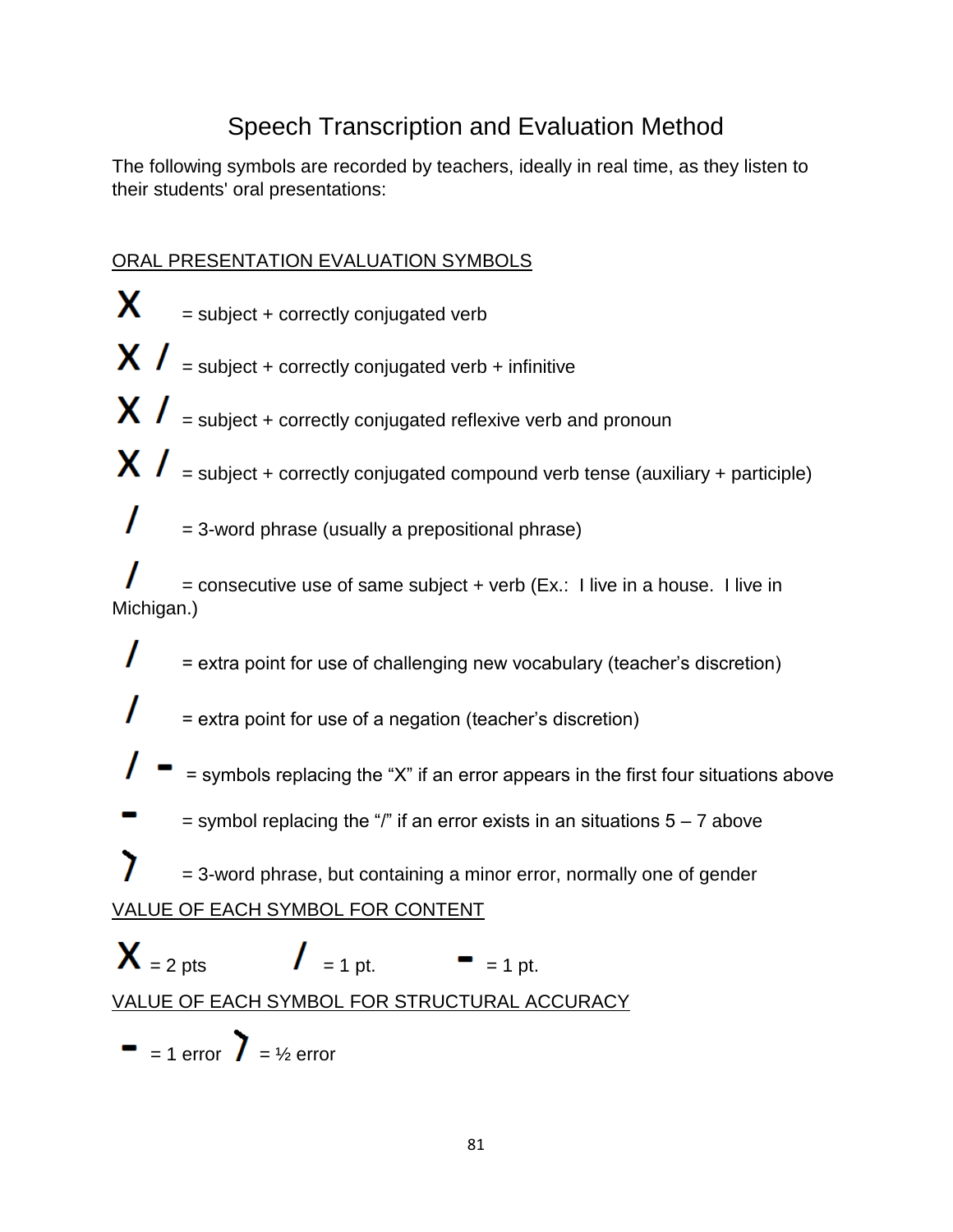### MEASURING FLUENCY AND STRUCTURAL ACCURACY

To receive a score of 100% for fluency, students must speak at a rate of **25 points per minute** for the first three minutes of a talk and then **20 points per minute thereafter**. Their fluency grade, therefore, corresponds to their actual score divided by the number of points expected for the duration of the talk  $(1 \text{ minute} = 25 \text{ pts.}, 90 \text{ seconds} = 37 \text{ pts.},$ 2 minutes =  $50$  pts., 3 minutes =  $75$  pts., 4 minutes =  $95$  pts., 5 minutes =  $115$  pts.,  $10$ minutes = 215 pts.). That grade is then reduced on the basis of the quantity of errors in the talk. For errors of accent mark or gender, the student loses half as much as for errors of sentence structure or word selection. Below you see the points lost per grammatical mistake:

> 1-minute talk  $= -2$  per error 90-second talk  $= -1$  1/2 per error 2-minute talk  $= -1$  per error 3-5 minute talk  $= -1/2$  per error 6-10 minute talk  $= -1/4$  per error

Optionally, the teacher can take into consideration any guidance given prior to the talk about specific elements the talk was to include. The absence of any such elements from the talk would be deducted by the amount to be determined by the instructor. Additionally, though this interjects something of a subjective element into the evaluation, the teacher may choose to add or deduct points for the quality of the student's overall pronunciation during the talk.

\*\*\*\*\*

SAMPLE SENTENCE

Ex: Yo espero vuelvo a casa después del escuela, pero debo quedarse para un partido.

Symbols:  $X - Y$   $X / - /$ 

Of course, the sentence above, given as an example, would be spoken and your notes would not include its text. The text appears here simply in order that you might follow its evaluation. This sentence would be worth 9 points: two points for the conjugated form of "espero", one point for "vuelvo", one point for the phrase "a casa después del escuela", two points for the correctly conjugated "debo", one point for the infinitive form of "quedar" and one point for its reflexive pronoun "se", and finally one point for the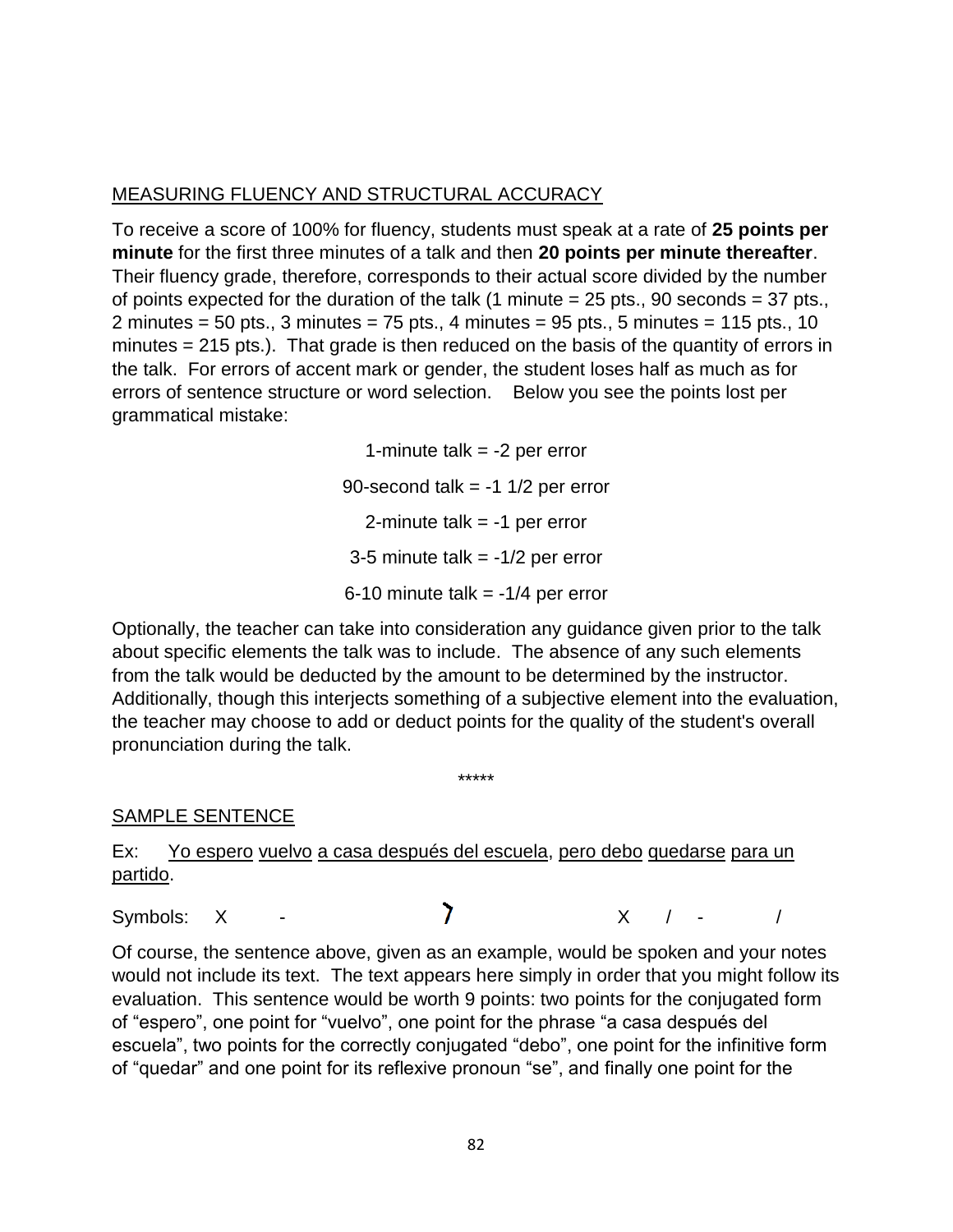prepositional phrase "para un partido". Therefore, strictly on the level of fluency, that is "communicated information", the sentence above receives 9 points.

However, the sentence also contains three types of errors. One error is the failure to use the infinitive form of "volver". The second corresponds to a half error for the incorrect gender of "escuela". The last error corresponds to the incorrect choice of reflexive pronoun in "quedarse". In sum, therefore, the student has 2 ½ errors in this sentence.

Being able to perform this evaluation in real time takes practice. Once you have mastered it, however, you will even be able to scrawl down the nature of the errors while students continue talking, albeit cryptically, as you can see below. In that way, you can explain the mistakes at the end of the talk. You only need to write enough of the mistaken structure to remind yourself about the nature of the mistake. Thus, moving quickly, your notes for the sentence above would probably look something like this:

|              | esp viv del esc | qued se |        |  |
|--------------|-----------------|---------|--------|--|
| Symbols: X - |                 |         | $\sim$ |  |

DETERMINING AN OVERALL SCORE

Let's take the example of a two-minute talk. During his talk, a student obtained 45 points and made 8 errors, however he covered all of the elements previously determined by his teacher. As 50 points corresponded to the total required for a score of 100%, his fluency score  $= 45/50 = 90%$ . In that the student loses one point per error in a 2-minute talk (see chart on the previous page), that score would be reduced by 8 points, giving him a final score of 82%.

\*\*\*\*\*

## **45/50 = 90% (fluency) – 8% (structure) – 0% (divergence from rubric) = 82%**

This is how I organized an oral presentation session. I would meet one-on-one with my students, placing in the students' view any representative images that would serve to keep the students "on track" in their talk. I would not allow them to use written notes, even in English, as that would reduce the activity to little more than an exercise in reading or translation. However, I would allow them to see images that represented the topics about which they could speak. I did this because I did not want them to "freeze up" because of nervousness while they made their presentation, and thus forget all that they were capable of saying. Mine was not a speech class and I was not testing their "sang froid".

As the students would speak, I would simultaneously record the symbols on the preceding page. Wanting to give them feedback at the conclusion of their talk, whenever I noted an error, I quickly scrawled a word above the error symbol to remind